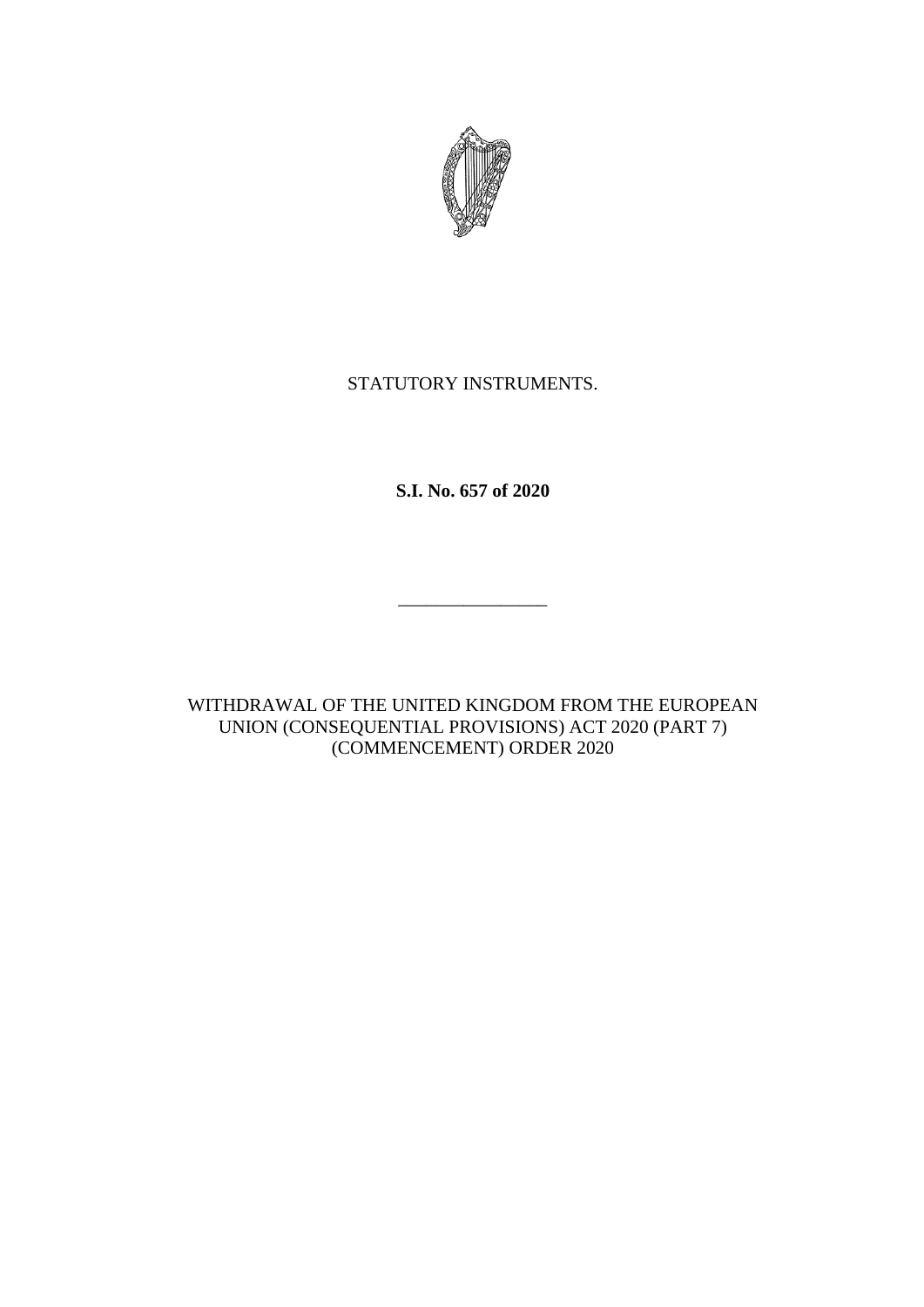## S.I. No. 657 of 2020

## WITHDRAWAL OF THE UNITED KINGDOM FROM THE EUROPEAN UNION (CONSEQUENTIAL PROVISIONS) ACT 2020 (PART 7) (COMMENCEMENT) ORDER 2020

I, SIMON HARRIS, Minister for Further and Higher Education, Research, Innovation and Science, in exercise of the powers conferred on me by section 2(1)(e) of the Withdrawal of the United Kingdom from the European Union (Consequential Provisions) Act 2020 (No. 23 of 2020) hereby order as follows:

1. This Order may be cited as the Withdrawal of the United Kingdom from the European Union (Consequential Provisions) Act 2020 (Part 7) (Commencement) Order 2020.

2. The  $31<sup>st</sup>$  day of December 2020 at 11:00 p.m. is appointed as the day on which and the time at which Part 7 of the Withdrawal of the United Kingdom from the European Union (Consequential Provisions) Act 2020 (No. 23 of 2020) shall come into operation.



GIVEN under my Official Seal, 18 December, 2020.

SIMON HARRIS,

Minister for Further and Higher Education, Research, Innovation and Science.